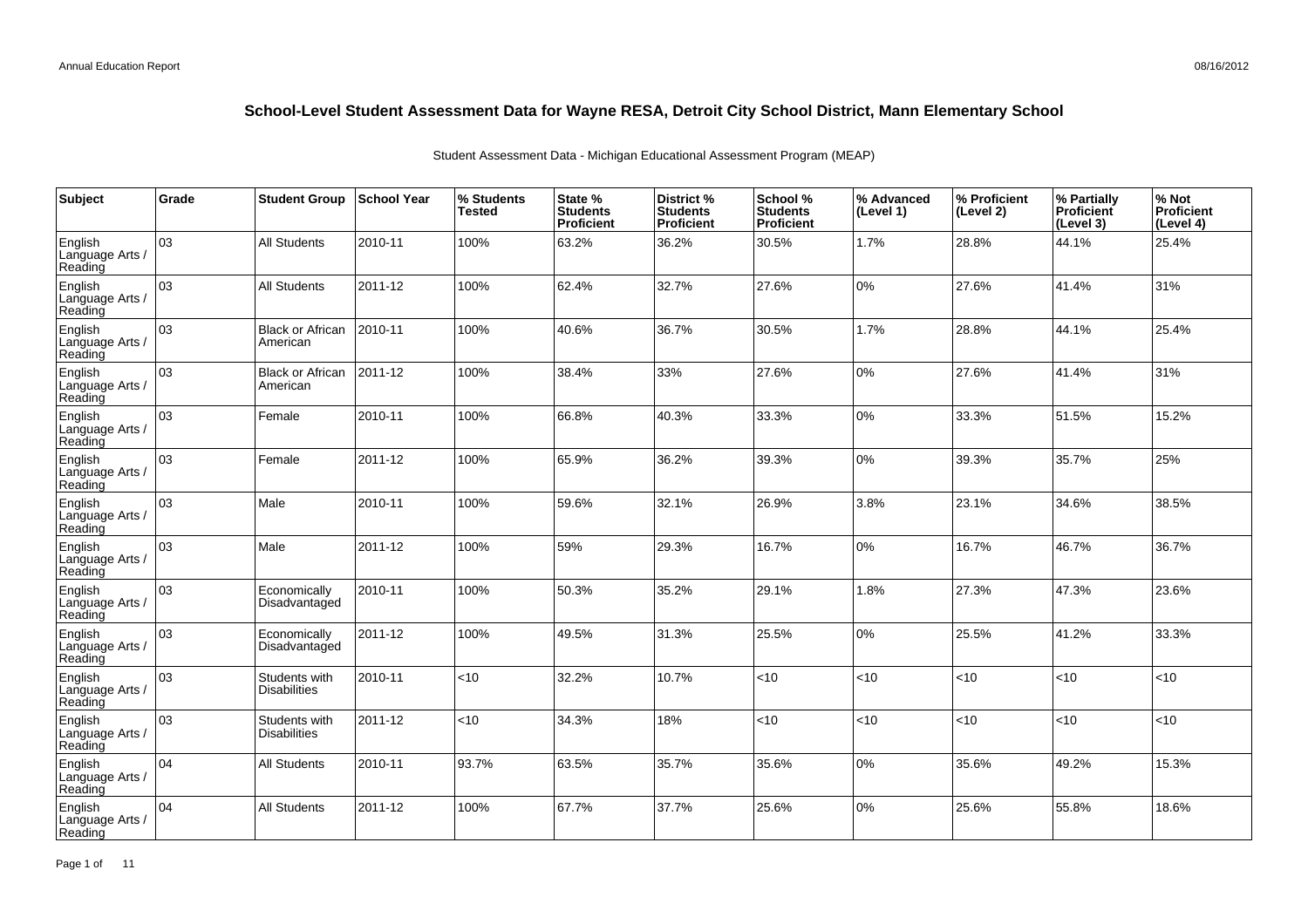| Subject                               | Grade | <b>Student Group</b>                 | ∣School Year | % Students<br><b>Tested</b> | State %<br><b>Students</b><br>Proficient | District %<br><b>Students</b><br>Proficient | School %<br><b>Students</b><br><b>Proficient</b> | % Advanced<br>(Level 1) | % Proficient<br>(Level 2) | % Partially<br>Proficient<br>(Level 3) | % Not<br>Proficient<br>(Level 4) |
|---------------------------------------|-------|--------------------------------------|--------------|-----------------------------|------------------------------------------|---------------------------------------------|--------------------------------------------------|-------------------------|---------------------------|----------------------------------------|----------------------------------|
| English<br>Language Arts /<br>Reading | 04    | <b>Black or African</b><br>American  | 2010-11      | 93.7%                       | 40.8%                                    | 35%                                         | 35.6%                                            | 0%                      | 35.6%                     | 49.2%                                  | 15.3%                            |
| English<br>Language Arts /<br>Reading | 04    | <b>Black or African</b><br>American  | 2011-12      | 100%                        | 45.1%                                    | 36.8%                                       | 25.6%                                            | 0%                      | 25.6%                     | 55.8%                                  | 18.6%                            |
| English<br>Language Arts /<br>Reading | 04    | Female                               | 2010-11      | 96.8%                       | 67.4%                                    | 39.9%                                       | 50%                                              | $0\%$                   | 50%                       | 36.7%                                  | 13.3%                            |
| English<br>Language Arts /<br>Reading | 04    | Female                               | 2011-12      | 100%                        | 71.7%                                    | 44.1%                                       | 25.9%                                            | 0%                      | 25.9%                     | 63%                                    | 11.1%                            |
| English<br>Language Arts /<br>Reading | 04    | Male                                 | 2010-11      | 90.6%                       | 59.7%                                    | 31.6%                                       | 20.7%                                            | 0%                      | 20.7%                     | 62.1%                                  | 17.2%                            |
| English<br>Language Arts /<br>Reading | 04    | Male                                 | 2011-12      | 100%                        | 63.7%                                    | 31.1%                                       | 25%                                              | 0%                      | 25%                       | 43.8%                                  | 31.3%                            |
| English<br>Language Arts /<br>Reading | 04    | Economically<br>Disadvantaged        | 2010-11      | 94.7%                       | 50%                                      | 35.1%                                       | 35.2%                                            | 0%                      | 35.2%                     | 48.1%                                  | 16.7%                            |
| English<br>Language Arts<br>Reading   | 04    | Economically<br>Disadvantaged        | 2011-12      | 100%                        | 55%                                      | 36.2%                                       | 25%                                              | 0%                      | 25%                       | 52.8%                                  | 22.2%                            |
| English<br>Language Arts<br>Reading   | 04    | Students with<br><b>Disabilities</b> | 2010-11      | <10                         | 29.7%                                    | 8.9%                                        | < 10                                             | <10                     | < 10                      | < 10                                   | <10                              |
| English<br>Language Arts<br>Reading   | 05    | <b>All Students</b>                  | 2010-11      | 100%                        | 65.3%                                    | 40.4%                                       | 50.9%                                            | 3.8%                    | 47.2%                     | 26.4%                                  | 22.6%                            |
| English<br>Language Arts /<br>Reading | lo5   | All Students                         | 2011-12      | 100%                        | 68.8%                                    | 40.6%                                       | 67.2%                                            | 7.5%                    | 59.7%                     | 28.4%                                  | 4.5%                             |
| English<br>Language Arts<br>Reading   | 05    | <b>Black or African</b><br>American  | 2010-11      | 100%                        | 45.4%                                    | 39.9%                                       | 50%                                              | 3.8%                    | 46.2%                     | 26.9%                                  | 23.1%                            |
| English<br>Language Arts<br>Reading   | 05    | <b>Black or African</b><br>American  | 2011-12      | 100%                        | 48.3%                                    | 39.3%                                       | 66.7%                                            | 7.6%                    | 59.1%                     | 28.8%                                  | 4.5%                             |
| English<br>Language Arts<br>Reading   | 05    | Hispanic or<br>Latino                | 2010-11      | $<$ 10                      | 51.8%                                    | 41.4%                                       | < 10                                             | <10                     | < 10                      | < 10                                   | <10                              |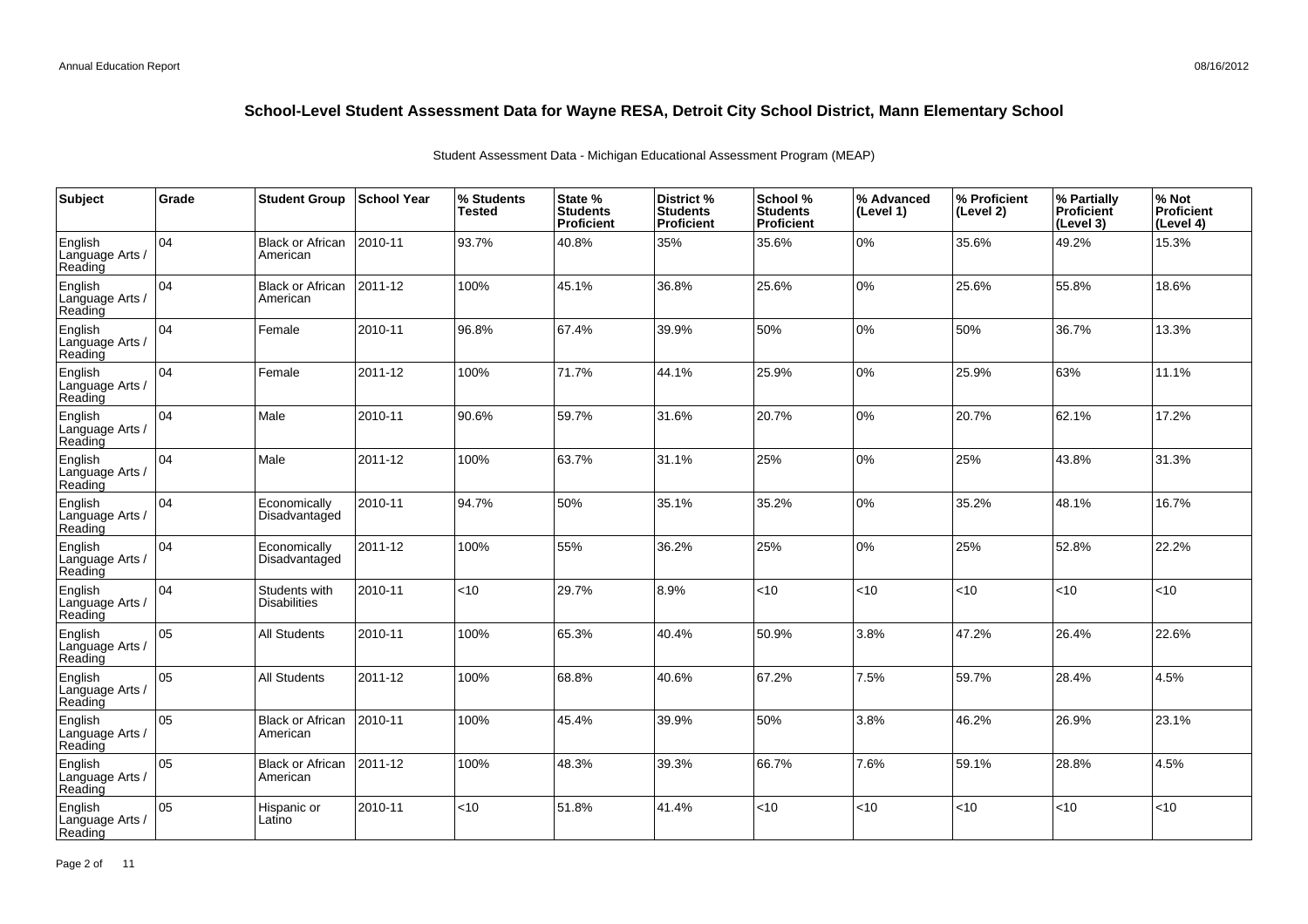| Subject                               | Grade | <b>Student Group</b>                 | <b>School Year</b> | % Students<br><b>Tested</b> | State %<br><b>Students</b><br>Proficient | District %<br><b>Students</b><br>Proficient | School %<br><b>Students</b><br><b>Proficient</b> | % Advanced<br>(Level 1) | % Proficient<br>(Level 2) | % Partially<br>Proficient<br>(Level 3) | % Not<br><b>Proficient</b><br>(Level 4) |
|---------------------------------------|-------|--------------------------------------|--------------------|-----------------------------|------------------------------------------|---------------------------------------------|--------------------------------------------------|-------------------------|---------------------------|----------------------------------------|-----------------------------------------|
| English<br>Language Arts<br>Reading   | 05    | Hispanic or<br>Latino                | 2011-12            | <10                         | 57%                                      | 46.4%                                       | < 10                                             | <10                     | <10                       | < 10                                   | <10                                     |
| English<br>Language Arts /<br>Reading | 05    | Female                               | 2010-11            | 100%                        | 68.4%                                    | 44.2%                                       | 56%                                              | 8%                      | 48%                       | 24%                                    | 20%                                     |
| English<br>Language Arts /<br>Reading | lo5   | Female                               | 2011-12            | 100%                        | 71.7%                                    | 43.6%                                       | 66.7%                                            | 8.3%                    | 58.3%                     | 33.3%                                  | 0%                                      |
| English<br>Language Arts /<br>Reading | 05    | Male                                 | 2010-11            | 100%                        | 62.2%                                    | 36.7%                                       | 46.4%                                            | 0%                      | 46.4%                     | 28.6%                                  | 25%                                     |
| English<br>Language Arts<br>Reading   | 05    | Male                                 | 2011-12            | 100%                        | 65.9%                                    | 37.7%                                       | 67.7%                                            | 6.5%                    | 61.3%                     | 22.6%                                  | 9.7%                                    |
| English<br>Language Arts /<br>Reading | 05    | Economically<br>Disadvantaged        | 2010-11            | 100%                        | 51.9%                                    | 39.4%                                       | 46.8%                                            | 4.3%                    | 42.6%                     | 29.8%                                  | 23.4%                                   |
| English<br>Language Arts /<br>Reading | 05    | Economically<br>Disadvantaged        | 2011-12            | 100%                        | 56.1%                                    | 39.1%                                       | 65.4%                                            | 7.7%                    | 57.7%                     | 30.8%                                  | 3.8%                                    |
| English<br>Language Arts /<br>Reading | 05    | Students with<br><b>Disabilities</b> | 2010-11            | <10                         | 28%                                      | 10.7%                                       | < 10                                             | <10                     | $<$ 10                    | < 10                                   | <10                                     |
| English<br>Language Arts<br>Reading   | 05    | Students with<br><b>Disabilities</b> | 2011-12            | <10                         | 34.2%                                    | 18.2%                                       | < 10                                             | <10                     | <10                       | < 10                                   | <10                                     |
| Mathematics                           | 03    | <b>All Students</b>                  | 2010-11            | 93.2%                       | 34.8%                                    | 12.6%                                       | 21.8%                                            | 0%                      | 21.8%                     | 45.5%                                  | 32.7%                                   |
| Mathematics                           | 03    | <b>All Students</b>                  | 2011-12            | 100%                        | 36.3%                                    | 9.7%                                        | $0\%$                                            | 0%                      | 0%                        | 10.3%                                  | 89.7%                                   |
| <b>Mathematics</b>                    | 03    | <b>Black or African</b><br>American  | 2010-11            | 93.2%                       | 14.6%                                    | 12.3%                                       | 21.8%                                            | 0%                      | 21.8%                     | 45.5%                                  | 32.7%                                   |
| <b>Mathematics</b>                    | 03    | <b>Black or African</b><br>American  | 2011-12            | 100%                        | 14.5%                                    | 9.2%                                        | $0\%$                                            | 0%                      | 0%                        | 10.3%                                  | 89.7%                                   |
| Mathematics                           | 03    | Female                               | 2010-11            | 93.9%                       | 33.4%                                    | 12.5%                                       | 25.8%                                            | 0%                      | 25.8%                     | 45.2%                                  | 29%                                     |
| Mathematics                           | 03    | Female                               | 2011-12            | 100%                        | 34.9%                                    | 9.5%                                        | $0\%$                                            | 0%                      | 0%                        | 14.3%                                  | 85.7%                                   |
| Mathematics                           | 03    | Male                                 | 2010-11            | 92.3%                       | 36.3%                                    | 12.6%                                       | 16.7%                                            | 0%                      | 16.7%                     | 45.8%                                  | 37.5%                                   |
| Mathematics                           | 03    | Male                                 | 2011-12            | 100%                        | 37.6%                                    | 9.9%                                        | $0\%$                                            | 0%                      | 0%                        | 6.7%                                   | 93.3%                                   |
| Mathematics                           | 03    | Economically<br>Disadvantaged        | 2010-11            | 94.5%                       | 21.6%                                    | 11.8%                                       | 21.2%                                            | 0%                      | 21.2%                     | 44.2%                                  | 34.6%                                   |
| <b>Mathematics</b>                    | 03    | Economically<br>Disadvantaged        | 2011-12            | 100%                        | 23%                                      | 8.9%                                        | 0%                                               | 0%                      | 0%                        | 7.8%                                   | 92.2%                                   |
| Page 3 of 11                          |       |                                      |                    |                             |                                          |                                             |                                                  |                         |                           |                                        |                                         |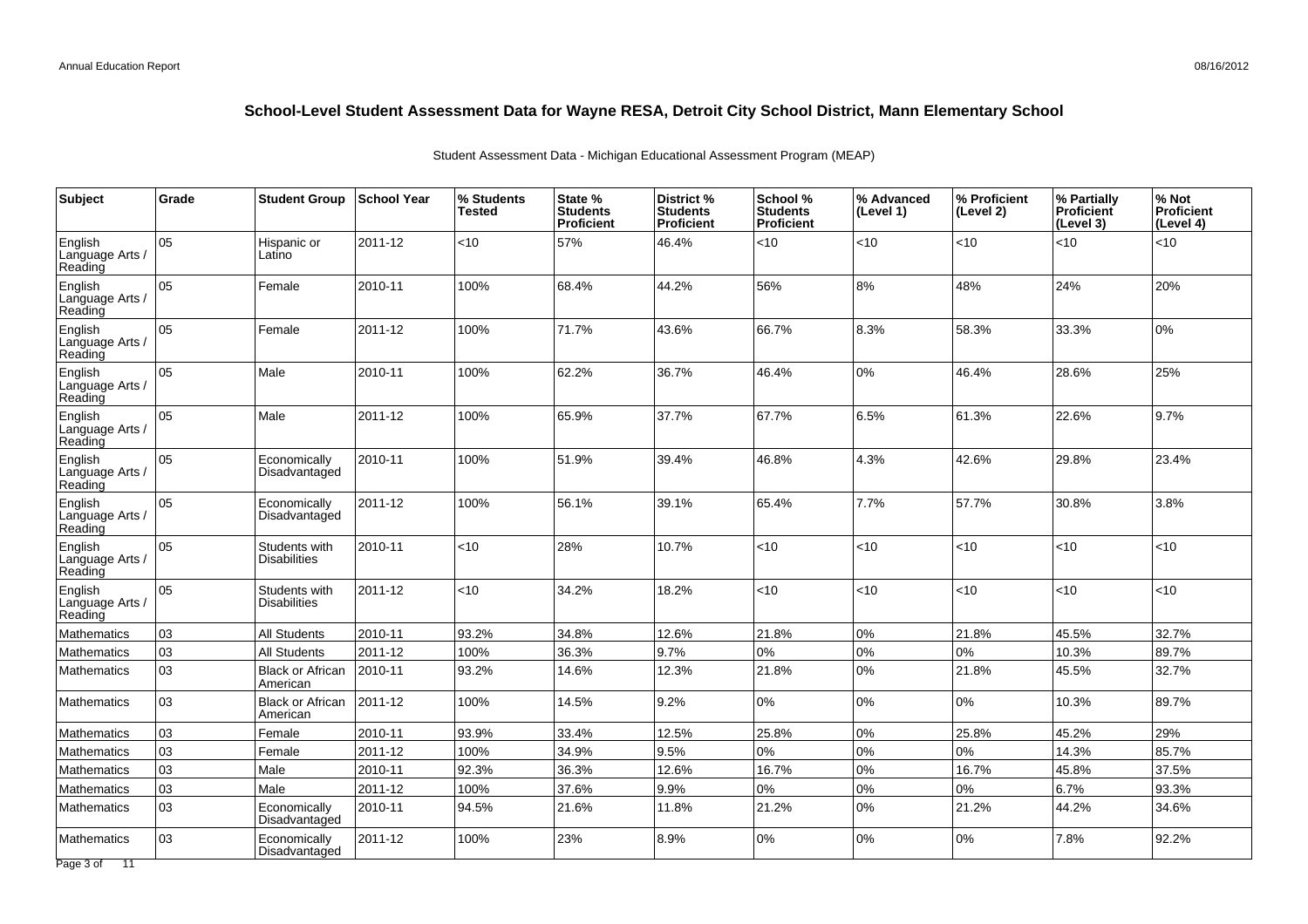|                                    | Grade | <b>Student Group</b>                 | ∣School Year  | % Students<br>Tested | State %<br><b>Students</b><br><b>Proficient</b> | District %<br><b>Students</b><br>Proficient | School %<br><b>Students</b><br><b>Proficient</b> | % Advanced<br>(Level 1) | % Proficient<br>(Level 2) | % Partially<br><b>Proficient</b><br>(Level 3) | % Not<br><b>Proficient</b><br>(Level 4) |
|------------------------------------|-------|--------------------------------------|---------------|----------------------|-------------------------------------------------|---------------------------------------------|--------------------------------------------------|-------------------------|---------------------------|-----------------------------------------------|-----------------------------------------|
| <b>Mathematics</b>                 | 03    | Students with<br><b>Disabilities</b> | 2010-11       | <10                  | 17.2%                                           | 2.9%                                        | <10                                              | <10                     | <10                       | <10                                           | <10                                     |
| <b>Mathematics</b>                 | 03    | Students with<br><b>Disabilities</b> | 2011-12       | <10                  | 18.5%                                           | 4.9%                                        | <10                                              | <10                     | <10                       | <10                                           | <10                                     |
| Mathematics                        | 04    | <b>All Students</b>                  | 2010-11       | 93.7%                | 39.6%                                           | 14.4%                                       | 66.1%                                            | 5.1%                    | 61%                       | 3.4%                                          | 30.5%                                   |
| <b>Mathematics</b>                 | 04    | <b>All Students</b>                  | 2011-12       | 100%                 | 39.9%                                           | 11.1%                                       | 18.6%                                            | 0%                      | 18.6%                     | 23.3%                                         | 58.1%                                   |
| <b>Mathematics</b>                 | 04    | <b>Black or African</b><br>American  | 2010-11       | 93.7%                | 17.3%                                           | 14%                                         | 66.1%                                            | 5.1%                    | 61%                       | 3.4%                                          | 30.5%                                   |
| <b>Mathematics</b>                 | 04    | <b>Black or African</b><br>American  | $ 2011 - 12 $ | 100%                 | 15.9%                                           | 9.7%                                        | 18.6%                                            | 0%                      | 18.6%                     | 23.3%                                         | 58.1%                                   |
| <b>Mathematics</b>                 | 04    | Female                               | 2010-11       | 93.5%                | 37.8%                                           | 13.9%                                       | 79.3%                                            | 3.4%                    | 75.9%                     | 3.4%                                          | 17.2%                                   |
| <b>Mathematics</b>                 | 04    | Female                               | 2011-12       | 100%                 | 38.5%                                           | 10.9%                                       | 18.5%                                            | 0%                      | 18.5%                     | 25.9%                                         | 55.6%                                   |
| <b>Mathematics</b>                 | 04    | Male                                 | 2010-11       | 93.8%                | 41.4%                                           | 15%                                         | 53.3%                                            | 6.7%                    | 46.7%                     | 3.3%                                          | 43.3%                                   |
| <b>Mathematics</b>                 | 04    | Male                                 | 2011-12       | 100%                 | 41.2%                                           | 11.3%                                       | 18.8%                                            | 0%                      | 18.8%                     | 18.8%                                         | 62.5%                                   |
| <b>Mathematics</b>                 | 04    | Economically<br>Disadvantaged        | 2010-11       | 93%                  | 25.3%                                           | 14.3%                                       | 66%                                              | 5.7%                    | 60.4%                     | 3.8%                                          | 30.2%                                   |
| <b>Mathematics</b>                 | 04    | Economically<br>Disadvantaged        | 2011-12       | 100%                 | 25.3%                                           | 10.3%                                       | 19.4%                                            | 0%                      | 19.4%                     | 22.2%                                         | 58.3%                                   |
| <b>Mathematics</b>                 | 04    | Students with<br><b>Disabilities</b> | 2010-11       | <10                  | 18.2%                                           | 6.3%                                        | <10                                              | $<10$                   | <10                       | $<10$                                         | <10                                     |
| <b>Mathematics</b>                 | 05    | <b>All Students</b>                  | 2010-11       | 98.1%                | 38.5%                                           | 13.9%                                       | 69.2%                                            | 3.8%                    | 65.4%                     | 5.8%                                          | 25%                                     |
| Mathematics                        | 05    | All Students                         | 2011-12       | 100%                 | 39.6%                                           | 11.4%                                       | 16.7%                                            | 0%                      | 16.7%                     | 21.2%                                         | 62.1%                                   |
| <b>Mathematics</b>                 | 05    | <b>Black or African</b><br>American  | 2010-11       | 98.1%                | 17.5%                                           | 13.3%                                       | 70.6%                                            | 3.9%                    | 66.7%                     | 5.9%                                          | 23.5%                                   |
| <b>Mathematics</b>                 | 05    | <b>Black or African</b><br>American  | 2011-12       | 100%                 | 17%                                             | 9.8%                                        | 16.9%                                            | 0%                      | 16.9%                     | 21.5%                                         | 61.5%                                   |
| <b>Mathematics</b>                 | 05    | Hispanic or<br>Latino                | 2010-11       | <10                  | 24.6%                                           | 15.3%                                       | <10                                              | $<10$                   | <10                       | $<10$                                         | <10                                     |
| <b>Mathematics</b>                 | 05    | Hispanic or<br>Latino                | 2011-12       | $<$ 10               | 26.2%                                           | 17.7%                                       | <10                                              | $<$ 10                  | <10                       | <10                                           | <10                                     |
| <b>Mathematics</b>                 | 05    | Female                               | 2010-11       | 96%                  | 36.3%                                           | 13.3%                                       | 75%                                              | 4.2%                    | 70.8%                     | 4.2%                                          | 20.8%                                   |
| <b>Mathematics</b>                 | 05    | Female                               | 2011-12       | 100%                 | 37.5%                                           | 9.8%                                        | 17.1%                                            | $0\%$                   | 17.1%                     | 14.3%                                         | 68.6%                                   |
| Mathematics                        | 05    | Male                                 | 2010-11       | 100%                 | 40.6%                                           | 14.5%                                       | 64.3%                                            | 3.6%                    | 60.7%                     | 7.1%                                          | 28.6%                                   |
| Mathematics                        | 05    | Male                                 | 2011-12       | 100%                 | 41.6%                                           | 12.9%                                       | 16.1%                                            | $0\%$                   | 16.1%                     | 29%                                           | 54.8%                                   |
| <b>Mathematics</b>                 | 05    | Economically<br>Disadvantaged        | 2010-11       | 97.9%                | 24.1%                                           | 13.2%                                       | 67.4%                                            | 4.3%                    | 63%                       | 6.5%                                          | 26.1%                                   |
| <b>Mathematics</b><br>Page 4 of 11 | 05    | Economically<br>Disadvantaged        | 2011-12       | 100%                 | 24.9%                                           | 10.8%                                       | 15.7%                                            | 0%                      | 15.7%                     | 21.6%                                         | 62.7%                                   |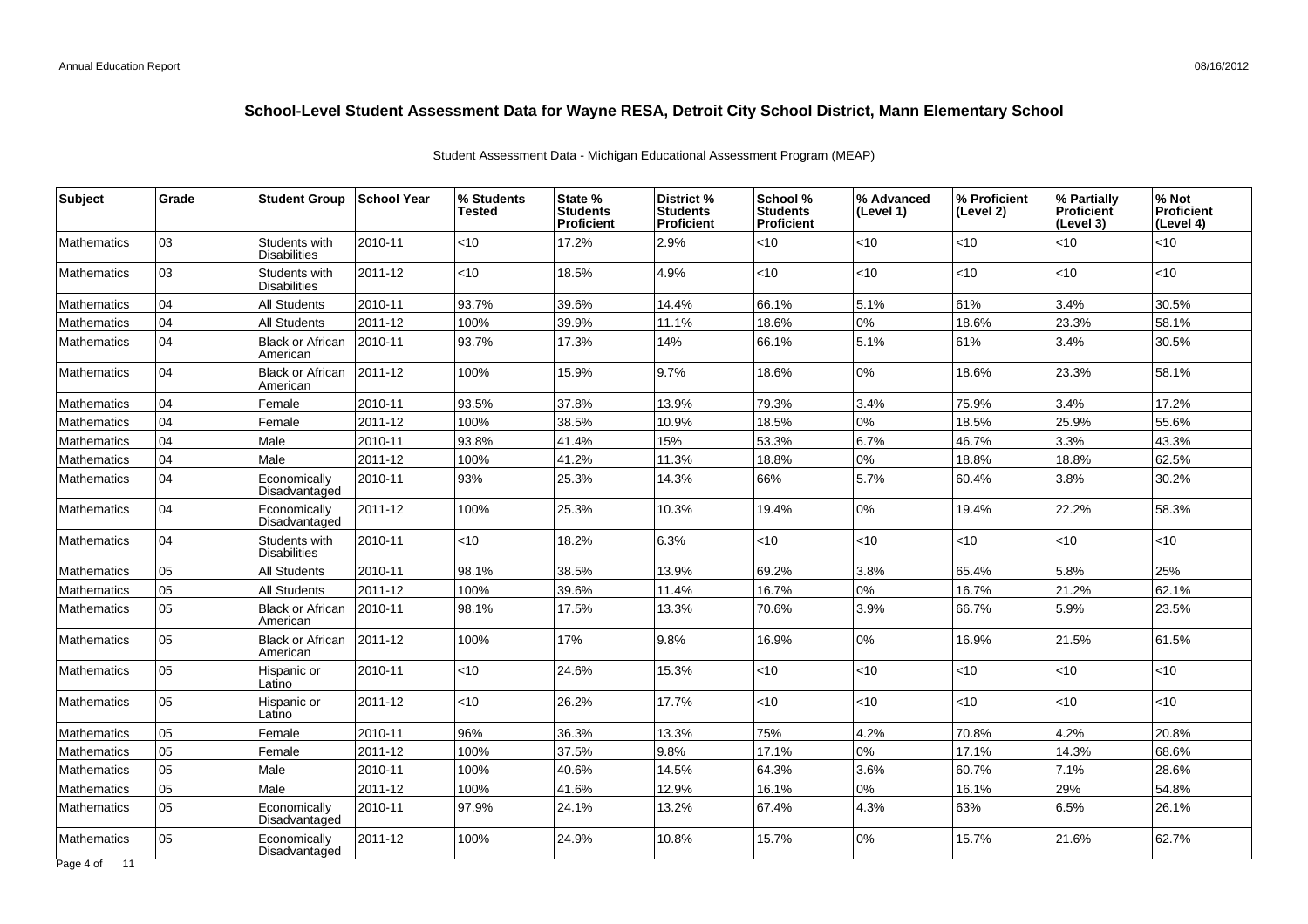| <b>Subject</b>     | Grade | <b>Student Group</b>                 | ∣School Year | % Students<br><b>Tested</b> | State %<br><b>Students</b><br>Proficient | District %<br><b>Students</b><br>Proficient | School %<br><b>Students</b><br>Proficient | % Advanced<br>(Level 1) | % Proficient<br>(Level 2) | % Partially<br>Proficient<br>(Level 3) | % Not<br>Proficient<br>(Level 4) |
|--------------------|-------|--------------------------------------|--------------|-----------------------------|------------------------------------------|---------------------------------------------|-------------------------------------------|-------------------------|---------------------------|----------------------------------------|----------------------------------|
| <b>Mathematics</b> | lo5   | Students with<br><b>Disabilities</b> | 2010-11      | $ $ < 10                    | 14.4%                                    | 3.8%                                        | $<$ 10                                    | < 10                    | $ $ < 10                  | $<$ 10                                 | $ $ < 10                         |
| <b>Mathematics</b> | 05    | Students with<br><b>Disabilities</b> | 2011-12      | $ $ < 10                    | 16%                                      | 4.9%                                        | $<$ 10                                    | < 10                    | l<10                      | $ $ < 10                               | $<$ 10                           |
| Science            | 05    | <b>All Students</b>                  | 2010-11      | 98.1%                       | 17.4%                                    | 3.7%                                        | 1.9%                                      | 1.9%                    | $ 0\%$                    | 11.5%                                  | 86.5%                            |
| Science            | 05    | <b>All Students</b>                  | 2011-12      | 100%                        | 15.3%                                    | 2.8%                                        | 0%                                        | 0%                      | $ 0\%$                    | 3%                                     | 97%                              |
| Science            | 105   | <b>Black or African</b><br>American  | 2010-11      | 98.1%                       | 4.1%                                     | 3.8%                                        | 2%                                        | 2%                      | 10%                       | 11.8%                                  | 86.3%                            |
| Science            | l 05  | <b>Black or African</b><br>American  | 2011-12      | 100%                        | 3.2%                                     | 2.9%                                        | 0%                                        | 0%                      | 10%                       | 3.1%                                   | 96.9%                            |
| Science            | 05    | Hispanic or<br>Latino                | 2010-11      | < 10                        | 7.4%                                     | 2.7%                                        | <10                                       | < 10                    | $ $ < 10                  | < 10                                   | $ $ < 10                         |
| Science            | 05    | Hispanic or<br>Latino                | 2011-12      | $ $ < 10                    | 6.2%                                     | 3.1%                                        | $<$ 10                                    | < 10                    | l<10                      | $ $ < 10                               | < 10                             |
| Science            | 05    | Female                               | 2010-11      | 96%                         | 15.5%                                    | 3.6%                                        | 4.2%                                      | 4.2%                    | 0%                        | 12.5%                                  | 83.3%                            |
| Science            | 05    | Female                               | 2011-12      | 100%                        | 13.6%                                    | 2.6%                                        | 0%                                        | 0%                      | 0%                        | 2.9%                                   | 97.1%                            |
| Science            | lo5   | Male                                 | 2010-11      | 100%                        | 19.1%                                    | 3.8%                                        | $0\%$                                     | 0%                      | 0%                        | 10.7%                                  | 89.3%                            |
| Science            | 05    | Male                                 | 2011-12      | 100%                        | 17%                                      | 3%                                          | $0\%$                                     | 0%                      | 0%                        | 3.2%                                   | 96.8%                            |
| Science            | l 05  | Economically<br>Disadvantaged        | 2010-11      | 97.9%                       | 8.3%                                     | 3.5%                                        | 2.2%                                      | 2.2%                    | 10%                       | 13%                                    | 84.8%                            |
| Science            | 05    | Economically<br>Disadvantaged        | 2011-12      | 100%                        | 7%                                       | 2.3%                                        | 0%                                        | 0%                      | $ 0\%$                    | 3.9%                                   | 96.1%                            |
| Science            | 05    | Students with<br><b>Disabilities</b> | 2010-11      | < 10                        | 5.8%                                     | 0.8%                                        | <10                                       | < 10                    | l<10                      | $ $ < 10                               | < 10                             |
| Science            | 05    | Students with<br><b>Disabilities</b> | 2011-12      | $ $ < 10                    | 5.5%                                     | 1.7%                                        | < 10                                      | < 10                    | l<10                      | $ $ < 10                               | < 10                             |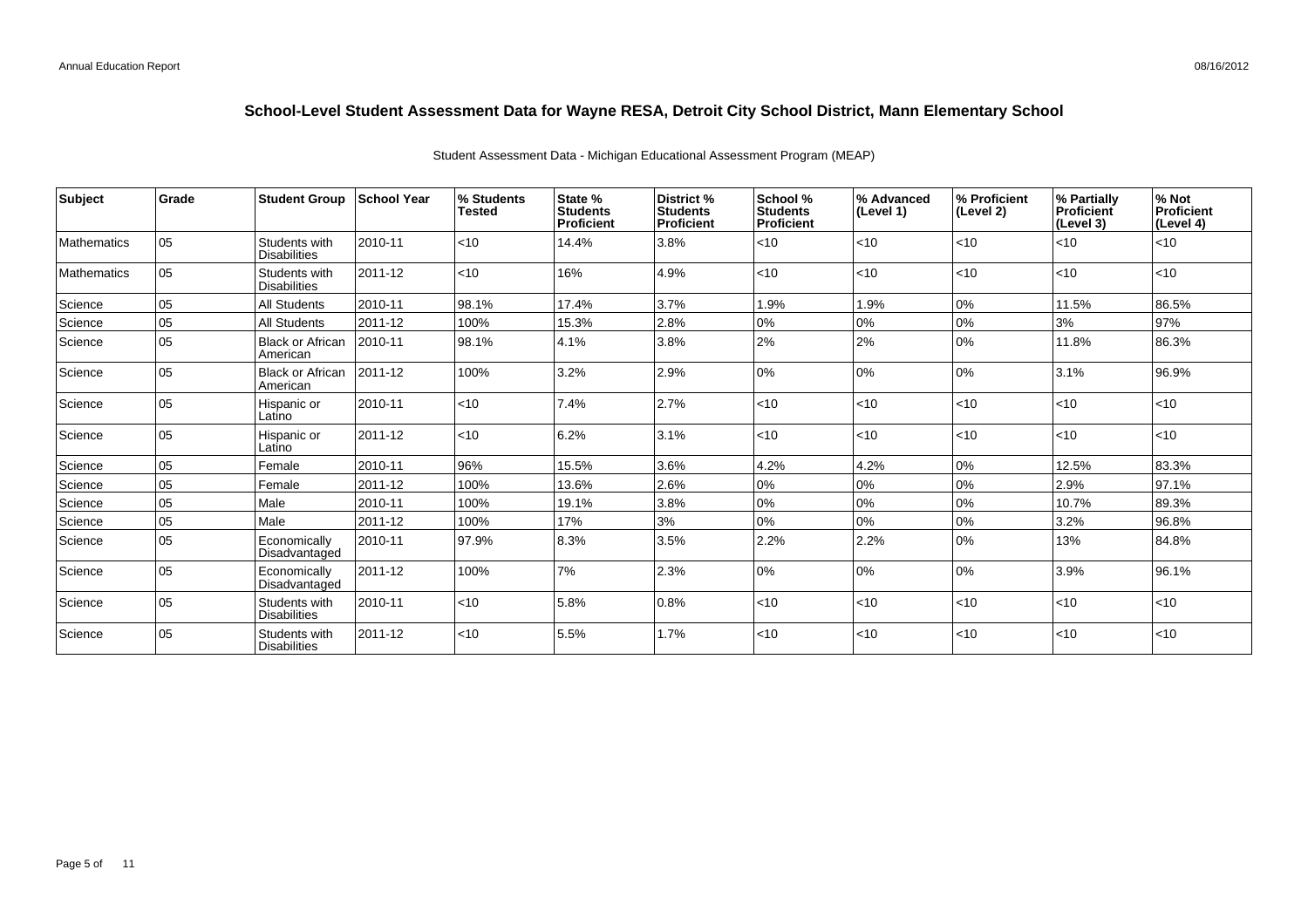Student Assessment Data - Michigan Merit Examination (MME)

| Subject | <b>Grade</b> | ⊺Student Group | School Year | <b>Students</b> I% Students<br><b>Tested</b> | State %<br><u>ы.</u><br><b>Students</b><br>Proficient | District %<br>Students<br>Proficient | 'School %<br>Students<br>Proficient | . ה ו<br>Advanced<br>$ $ (Level 1) | % Proficient<br>l (Level 2) | ' Partially<br>'% :<br>Proficient<br>(Level 3) | '% Not<br>Proficient<br>(Level 4) |
|---------|--------------|----------------|-------------|----------------------------------------------|-------------------------------------------------------|--------------------------------------|-------------------------------------|------------------------------------|-----------------------------|------------------------------------------------|-----------------------------------|
|---------|--------------|----------------|-------------|----------------------------------------------|-------------------------------------------------------|--------------------------------------|-------------------------------------|------------------------------------|-----------------------------|------------------------------------------------|-----------------------------------|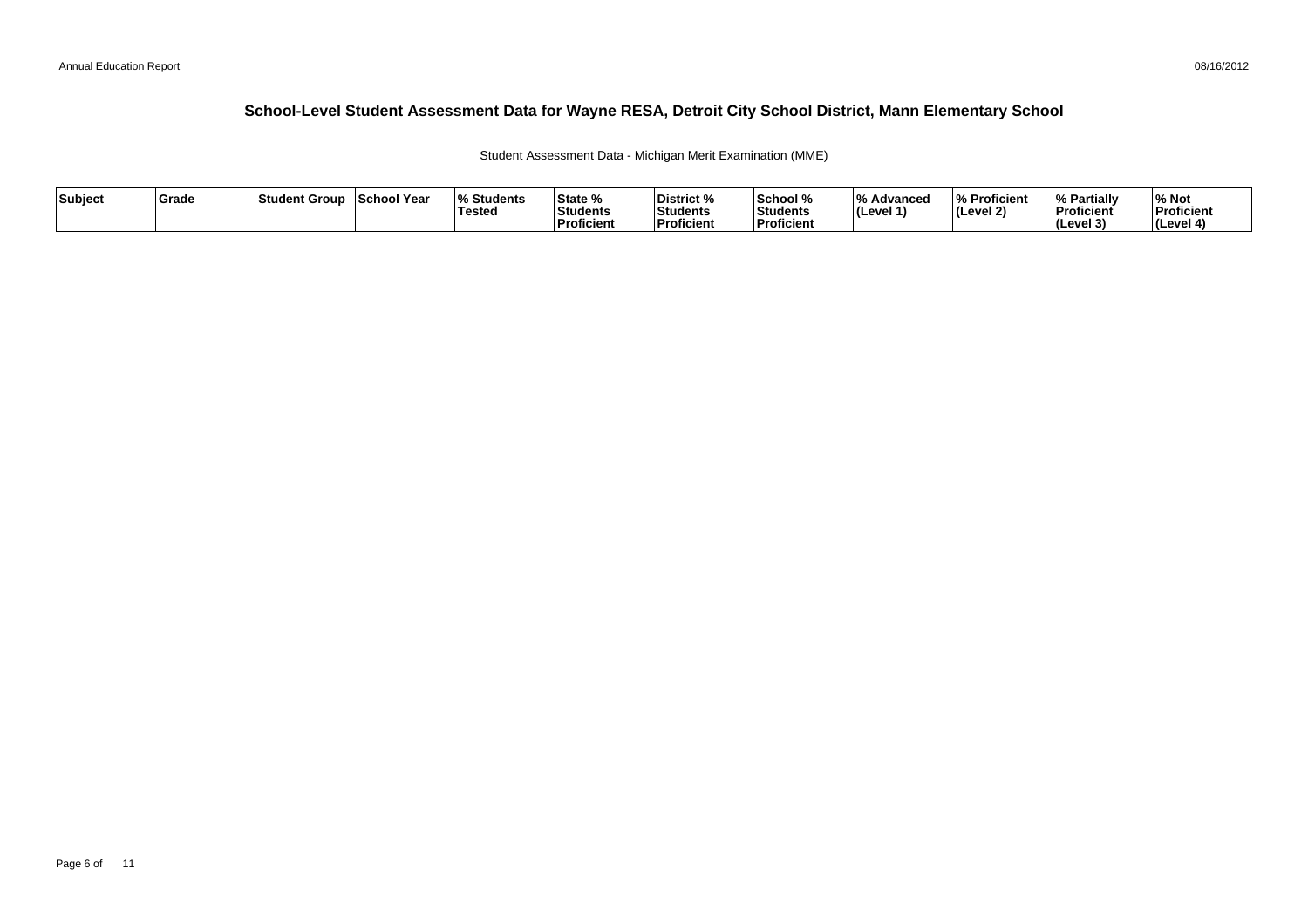|  | Student Assessment Data - MI-Access: Functional Independence |  |  |  |
|--|--------------------------------------------------------------|--|--|--|
|--|--------------------------------------------------------------|--|--|--|

| Subject            | Grade | <b>Student Group</b>                | <b>School Year</b> | % Students<br>Tested | State % Students   District %<br><b>Proficient</b> | Students<br>Proficient | School %<br><b>Students</b><br><b>Proficient</b> | % Surpassed<br>(Level 1) | % Attained<br>(Level 2) | % Emerging<br>(Level 3) |
|--------------------|-------|-------------------------------------|--------------------|----------------------|----------------------------------------------------|------------------------|--------------------------------------------------|--------------------------|-------------------------|-------------------------|
| <b>Mathematics</b> | 03    | <b>All Students</b>                 | 2010-11            | <10                  | 74.7%                                              | 43.3%                  | N/A                                              | N/A                      | N/A                     | N/A                     |
| Mathematics        | 03    | All Students                        | 2011-12            | <10                  | 72%                                                | 42.2%                  | $<$ 10                                           | <10                      | <10                     | < 10                    |
| Mathematics        | 03    | <b>Black or African</b><br>American | 2010-11            | <10                  | 65.7%                                              | 41.1%                  | N/A                                              | N/A                      | N/A                     | N/A                     |
| Mathematics        | 03    | <b>Black or African</b><br>American | 2011-12            | <10                  | 64.4%                                              | 44.6%                  | <10                                              | <10                      | $<10$                   | < 10                    |
| Mathematics        | 03    | Female                              | 2011-12            | <10                  | 69.9%                                              | 38.7%                  | <10                                              | <10                      | < 10                    | < 10                    |
| Mathematics        | 03    | Male                                | 2010-11            | <10                  | 75.3%                                              | 44.7%                  | N/A                                              | N/A                      | N/A                     | N/A                     |
| Mathematics        | 03    | Male                                | 2011-12            | <10                  | 73.1%                                              | 44.1%                  | <10                                              | <10                      | <10                     | < 10                    |
| Mathematics        | 04    | All Students                        | 2010-11            | <10                  | 82.9%                                              | 64.5%                  | <10                                              | <10                      | <10                     | < 10                    |
| Mathematics        | 04    | <b>All Students</b>                 | 2011-12            | <10                  | 81.9%                                              | 60.2%                  | <10                                              | <10                      | <10                     | <10                     |
| Mathematics        | 04    | <b>Black or African</b><br>American | 2010-11            | $<$ 10               | 79.1%                                              | 62.9%                  | <10                                              | <10                      | $<10$                   | < 10                    |
| Mathematics        | 04    | <b>Black or African</b><br>American | 2011-12            | $<$ 10               | 77.5%                                              | 59.5%                  | $<$ 10                                           | <10                      | < 10                    | < 10                    |
| Mathematics        | 04    | White                               | 2011-12            | <10                  | 84%                                                | <10                    | <10                                              | <10                      | <10                     | < 10                    |
| Mathematics        | 04    | Female                              | 2010-11            | <10                  | 80.4%                                              | 51.3%                  | <10                                              | <10                      | <10                     | <10                     |
| Mathematics        | 04    | Female                              | 2011-12            | <10                  | 81.6%                                              | 55.6%                  | <10                                              | <10                      | <10                     | <10                     |
| Mathematics        | 04    | Male                                | 2010-11            | <10                  | 84.3%                                              | 72.1%                  | <10                                              | <10                      | <10                     | < 10                    |
| Mathematics        | 04    | Male                                | 2011-12            | <10                  | 82%                                                | 62.3%                  | <10                                              | <10                      | <10                     | <10                     |
| Mathematics        | 05    | <b>All Students</b>                 | 2010-11            | <10                  | 71.6%                                              | 56.5%                  | <10                                              | <10                      | <10                     | < 10                    |
| Mathematics        | 05    | All Students                        | 2011-12            | <10                  | 69.9%                                              | 46.7%                  | <10                                              | <10                      | <10                     | < 10                    |
| Mathematics        | 05    | <b>Black or African</b><br>American | 2010-11            | $<$ 10               | 64.5%                                              | 57.6%                  | <10                                              | <10                      | <10                     | < 10                    |
| Mathematics        | 05    | <b>Black or African</b><br>American | 2011-12            | <10                  | 61.2%                                              | 44.3%                  | <10                                              | <10                      | $<10$                   | < 10                    |
| Mathematics        | 05    | Female                              | 2010-11            | <10                  | 66.4%                                              | 51.4%                  | <10                                              | <10                      | <10                     | < 10                    |
| <b>Mathematics</b> | 05    | Female                              | 2011-12            | <10                  | 66.1%                                              | 29.5%                  | <10                                              | <10                      | <10                     | < 10                    |
| Mathematics        | 05    | Male                                | 2010-11            | <10                  | 74.4%                                              | 60%                    | <10                                              | <10                      | <10                     | < 10                    |
| Mathematics        | 05    | Male                                | 2011-12            | <10                  | 72.2%                                              | 59%                    | <10                                              | <10                      | < 10                    | < 10                    |
| Science            | 05    | <b>All Students</b>                 | 2010-11            | <10                  | 56.8%                                              | 41.9%                  | <10                                              | <10                      | < 10                    | < 10                    |
| Science            | 05    | <b>All Students</b>                 | 2011-12            | <10                  | 45.4%                                              | 21.8%                  | <10                                              | <10                      | <10                     | < 10                    |
| Science            | 05    | <b>Black or African</b><br>American | 2010-11            | ~10                  | 47.1%                                              | 43%                    | <10                                              | <10                      | < 10                    | < 10                    |
| Science            | 05    | <b>Black or African</b><br>American | 2011-12            | <10                  | 36.9%                                              | 21.4%                  | $<$ 10                                           | <10                      | <10                     | < 10                    |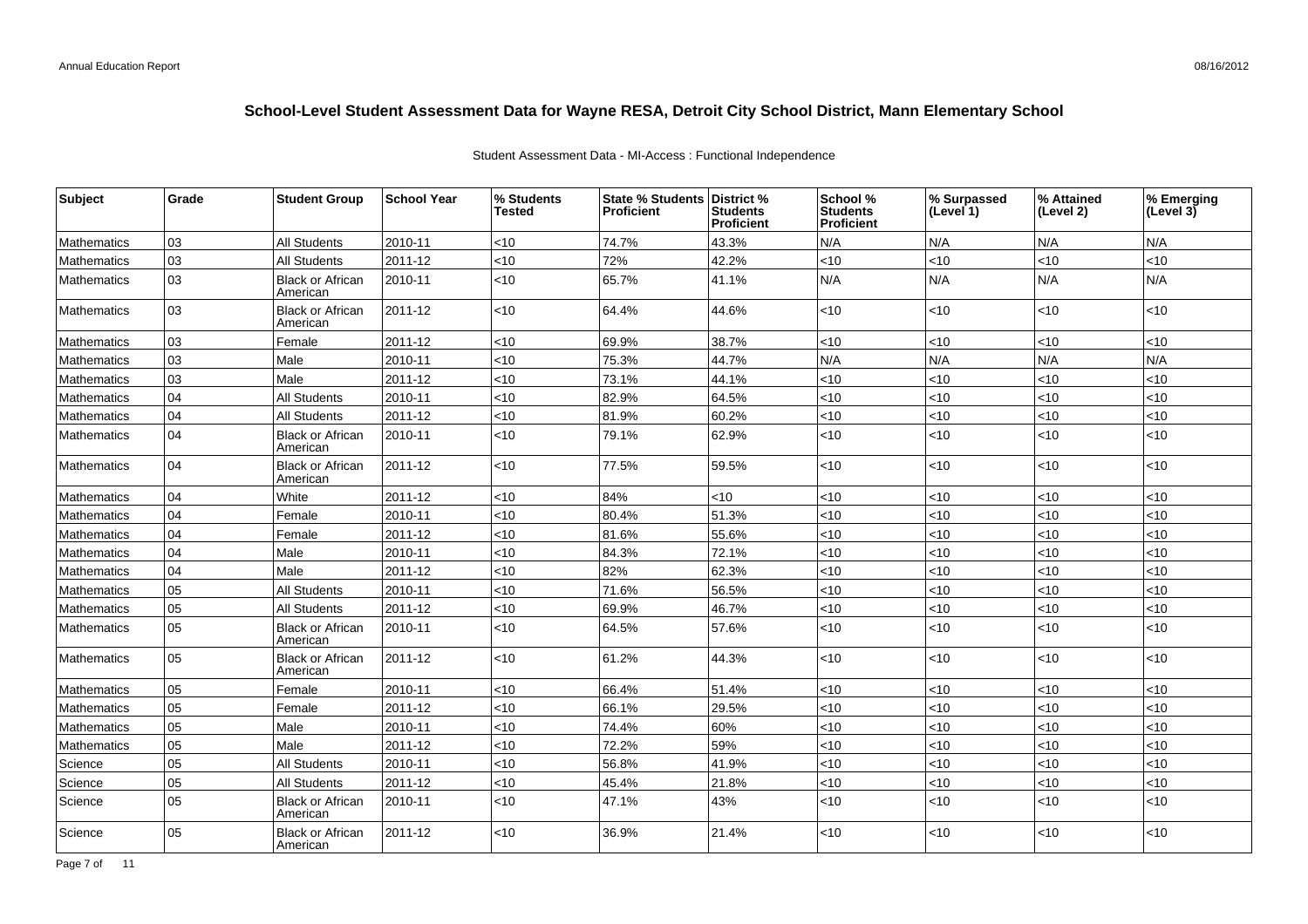#### Student Assessment Data - MI-Access : Functional Independence

| Grade | <b>Student Group</b> | School Year | <b>Proficient</b>                                                            | <b>Proficient</b> | School %<br>Students                                    |            | ∣% Attained<br>(Level 2)         | % Emerging<br>$ $ (Level 3) |
|-------|----------------------|-------------|------------------------------------------------------------------------------|-------------------|---------------------------------------------------------|------------|----------------------------------|-----------------------------|
| 05    | Female               | $2010 - 11$ | 51.6%                                                                        | 47.2%             | $<$ 10                                                  | $<$ 10     | $ $ < 10                         |                             |
| 05    | Female               | 2011-12     | 41.4%                                                                        | 16.7%             | $<$ 10                                                  | $<$ 10     | $ $ < 10                         |                             |
| 05    | Male                 | 2010-11     | 59.6%                                                                        | 38%               | $<$ 10                                                  | $ $ < 10   | $ $ < 10                         | ~10                         |
| 05    | Male                 | 2011-12     | 47.6%                                                                        |                   | $<$ 10                                                  | ∣<10       | $ $ < 10                         |                             |
|       |                      |             | <b>1% Students</b><br>Tested<br>$ $ < 10<br>$ $ < 10<br>$ $ < 10<br>$ $ < 10 |                   | <b>State % Students District %</b><br>Students<br>25.8% | Proficient | <b>Surpassed</b> 8<br>∣(Level 1) |                             |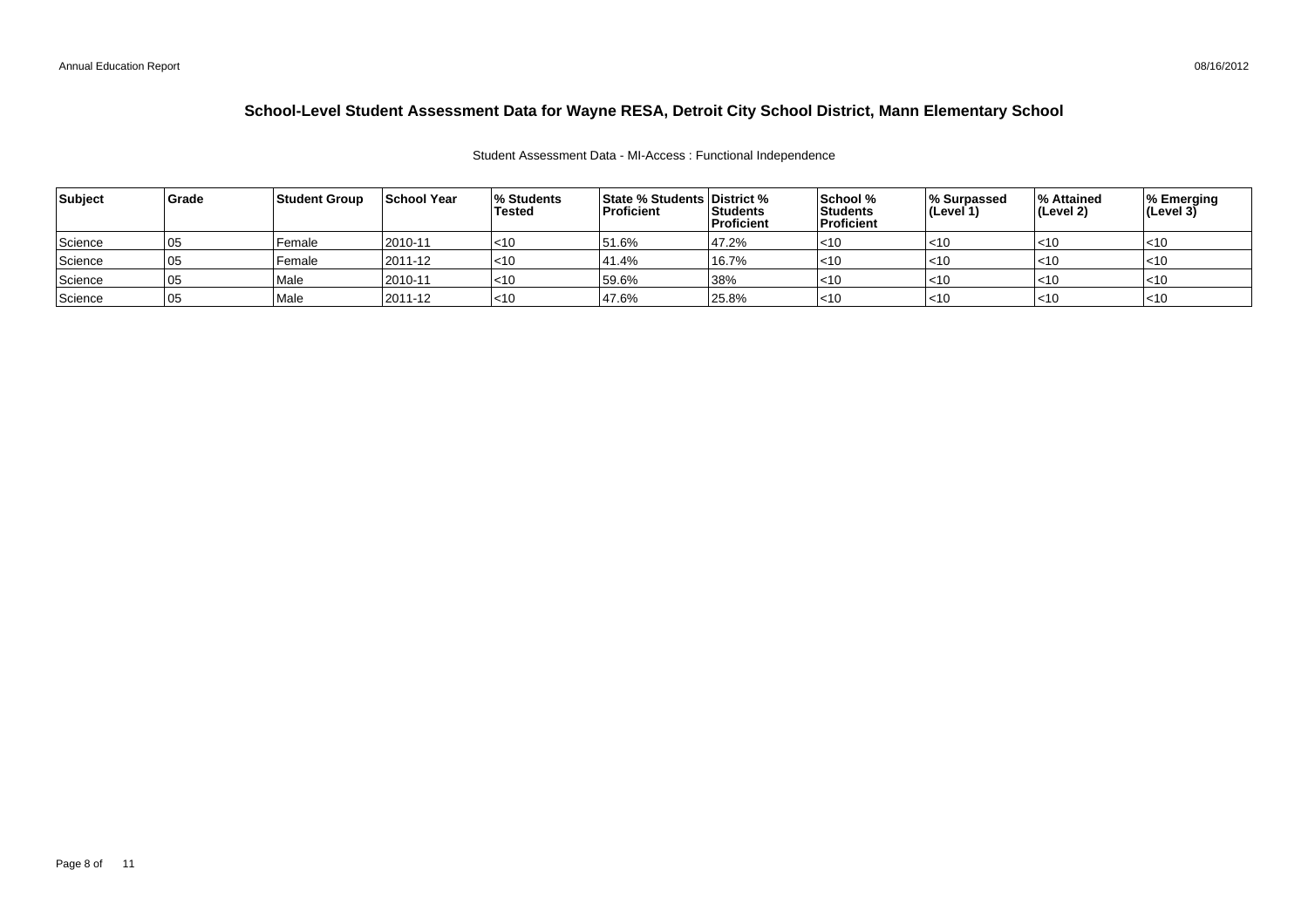| Student Assessment Data - MI-Access: Supported Independence |
|-------------------------------------------------------------|
|-------------------------------------------------------------|

| Subject                       | Grade | Student Group_               | <b>School Year</b> | % Students<br><b>Tested</b> | <b>State % Students District %</b><br><b>Proficient</b> | Students<br>Proficient | School %<br><b>Students</b><br><b>Proficient</b> | ∣% Surpassed<br>∣(Level 1) | ∣% Attained<br>∣(Level 2) | % Emerging<br>(Level 3) |
|-------------------------------|-------|------------------------------|--------------------|-----------------------------|---------------------------------------------------------|------------------------|--------------------------------------------------|----------------------------|---------------------------|-------------------------|
| English Language 03           |       | All Students                 | 2010-11            | $ $ < 10                    | 85.2%                                                   | 93.9%                  | $<$ 10                                           | $ $ < 10                   | l<10                      | $ $ < 10                |
| English Language 03<br>  Arts |       | Hispanic or Latino   2010-11 |                    | $ $ < 10                    | 78.6%                                                   | $ $ <10                | $<$ 10                                           | $ $ < 10                   | l<10                      | $ $ < 10                |
| English Language 03           |       | l Female                     | 2010-11            | $ $ < 10                    | 85.6%                                                   | 86.7%                  | $<$ 10                                           | $ $ < 10                   | l<10                      | $ $ < 10                |
| <b>Mathematics</b>            | 03    | All Students                 | 2010-11            | <10                         | 87.5%                                                   | 91.7%                  | < 10                                             | $ $ < 10                   | $ $ < 10                  | l<10                    |
| Mathematics                   | 03    | Hispanic or Latino   2010-11 |                    | $<$ 10                      | 89.3%                                                   | $\mathsf{I}$ <10       | < 10                                             | $ $ < 10                   | $ $ <10                   | l<10                    |
| Mathematics                   | 03    | l Female                     | 2010-11            | $<$ 10                      | 90.1%                                                   | 92.9%                  | $<$ 10                                           | $ $ < 10                   | l<10                      | $\mathsf{I}$ <10        |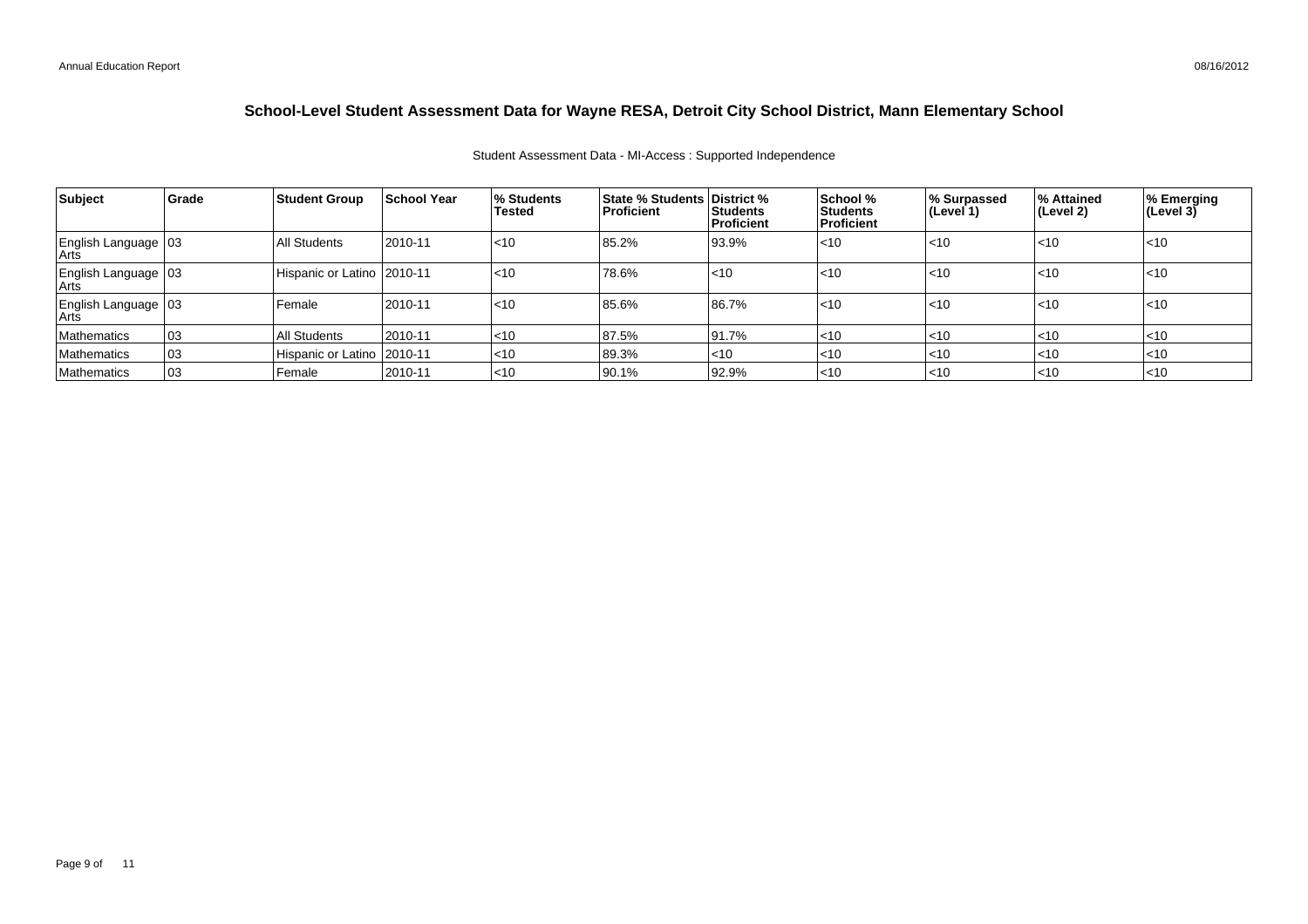| <b>Subject</b>                | Grade | <b>Student Group</b>         | <b>School Year</b> | % Students<br>Tested | <b>State % Students District %</b><br>Proficient | <b>Students</b><br>Proficient | School %<br>Students<br>l Proficient | % Surpassed<br>(Level 1) | % Attained<br>$ $ (Level 2) | % Emerging<br>$(\text{Level } 3)$ |
|-------------------------------|-------|------------------------------|--------------------|----------------------|--------------------------------------------------|-------------------------------|--------------------------------------|--------------------------|-----------------------------|-----------------------------------|
| English Language   03<br>Arts |       | All Students                 | 2010-11            | $ $ < 10             | 61.4%                                            | 67.4%                         | $ $ < 10                             | $\mathsf{I}$ <10         | l<10                        | $\leq 10$                         |
| English Language   03<br>Arts |       | Hispanic or Latino   2010-11 |                    | $ $ < 10             | 80%                                              | $\mathsf{I}$ <10              | $<$ 10                               | $\mathsf{I}$ <10         | l<10                        | l<10                              |
| English Language   03<br>Arts |       | Female                       | 2010-11            | $ $ < 10             | 63.6%                                            | 62.5%                         | $ $ < 10                             | $\mathsf{I}$ <10         | l<10                        | l<10                              |
| <b>Mathematics</b>            | 03    | All Students                 | 2010-11            | $ $ < 10             | 66.6%                                            | 69.8%                         | $ $ < 10                             | $ $ < 10                 | $ $ < 10                    | $\leq 10$                         |
| <b>Mathematics</b>            | 03    | Hispanic or Latino   2010-11 |                    | $ $ < 10             | 68%                                              | $ $ <10                       | $ $ < 10                             | $\mathsf{I}$ <10         | $ $ < 10                    | $I<$ 10                           |
| <b>Mathematics</b>            | 03    | Female                       | 2010-11            | $ $ < 10             | 64.9%                                            | 62.5%                         | $ $ < 10                             | $\mathsf{I}$ <10         | l<10                        | I<10                              |

#### Student Assessment Data - MI-Access : Participation